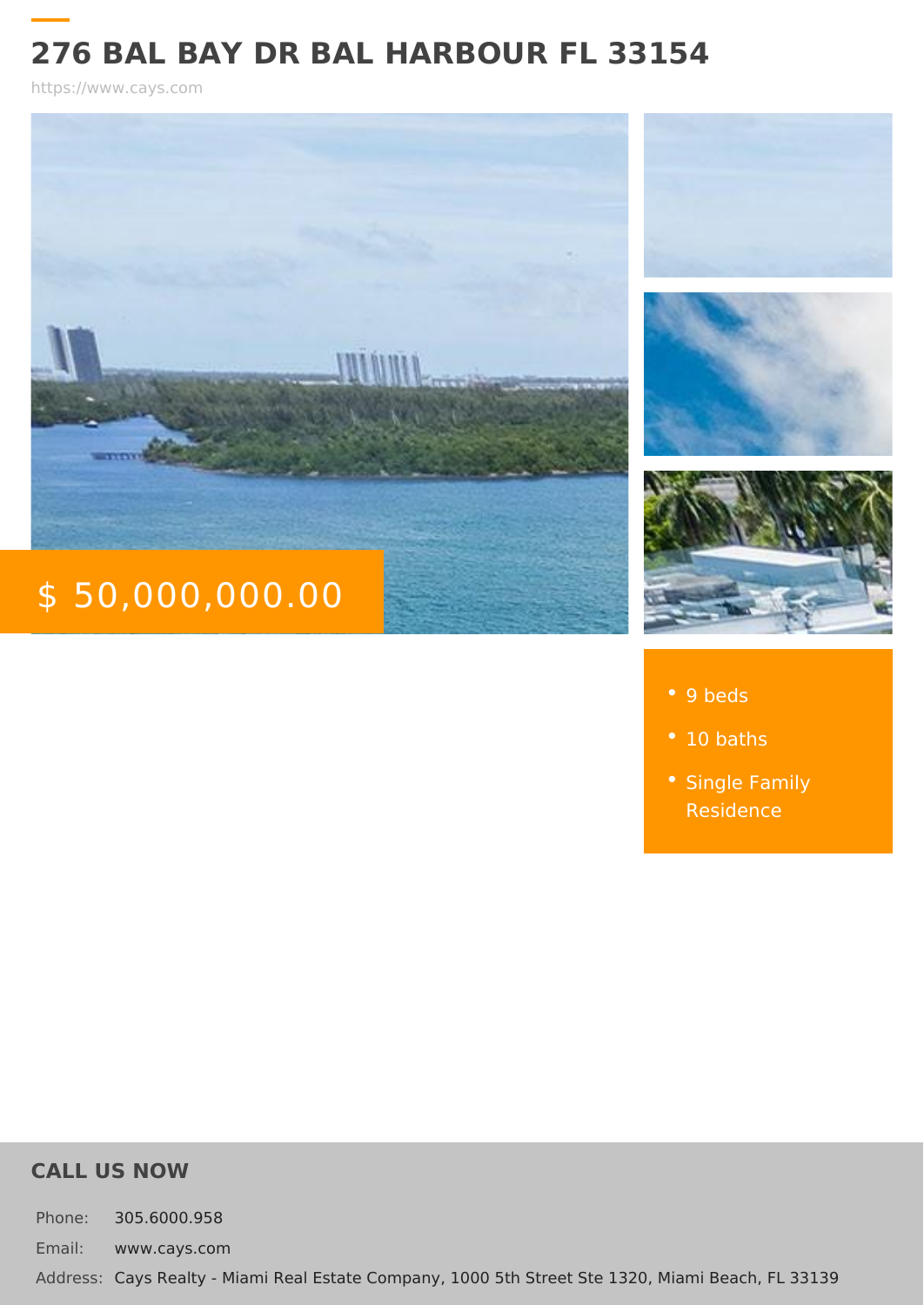## BASIC FACTS

| MLS #:A11087353          | Post Update @022-02-27 07:06:20 |
|--------------------------|---------------------------------|
| Bedrooms9                | Bathroomst0                     |
| Bathrooms FullO          | Area:9104 sq ft                 |
| Lot Size UniSsquare Feet | Year built977                   |
| StatusActive             | Type Single Family Residence    |

## PROPERTY FEATURES

| Exterior FeaturBsalcony, Deck, Lightnitregior FeaturBsu:ilt-in                                               |                                                                                                                                                                       |
|--------------------------------------------------------------------------------------------------------------|-----------------------------------------------------------------------------------------------------------------------------------------------------------------------|
|                                                                                                              | Features, Bedroom on Main Level, B<br>Area, Dining Area, Separate/Formal<br>Room, Entrance Foyer, Eat-in Kitche<br>Island, Pantry, Sitting Area in Maste<br>Closet(s) |
| Front                                                                                                        | Waterfront Featur@scean Access, ONdeadow FeatureBslinds, Drapes, Impa<br>Glass                                                                                        |
| Pool Featurelsn: Ground, Pool                                                                                | Lot Feature\$:2 Acres                                                                                                                                                 |
| Parking FeatureAstached<br>Carport, Attached, Driveway, Garage                                               | Security Featur&smoke Detector(s)                                                                                                                                     |
| Appliance Suilt-In<br>Oven, Dryer, Dishwasher, Disposal, Ice<br>Maker, Refrigerator, Trash Compactor, Washer | Architectural Sty∏wo Story                                                                                                                                            |
| Carport Y/M:                                                                                                 | Construction Materialock                                                                                                                                              |
| CoolingCeiling Fan(s)                                                                                        | Covered Spaces:                                                                                                                                                       |
| FlooringMarble, Wood                                                                                         | Frontage Length78                                                                                                                                                     |

#### CALL US NOW

Phone: 305.6000.958 Email: www.cays.com Addres Cays Realty - Miami Real Estate Company, 1000 5th Street Ste 1320, Mia